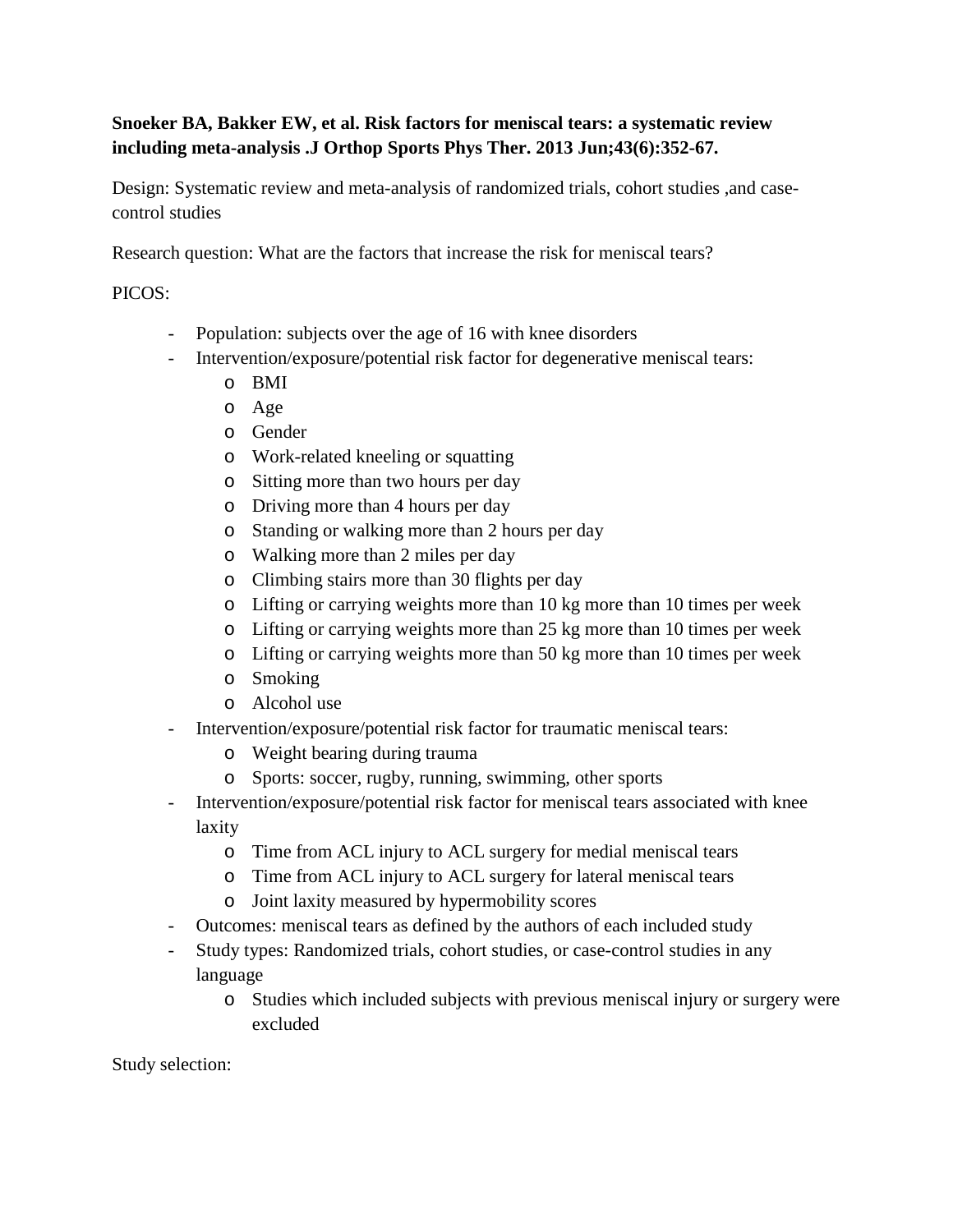- Databases were MEDLINE, EMBASE, and the Cochrane Database of Systematic Reviews from 1950 through January 2012, and the reference lists of included articles were hand searched
- Two authors independently applied selection criteria to potentially relevant studies from titles and abstracts only; after the first selection, the criteria were applied to fulltext articles
- Disagreements were resolved through consensus or through consultation with a third author
- Methodological quality was assessed using the Cochrane Collaboration's tool for assessing risk of bias
	- o "Selection bias" was rated positive if there were systematic differences at baseline in the groups being compared
	- o "Information bias" was rated positive if there were systematic differences between groups being compared
	- o "Attrition bias" was rated positive if there were systematic differences between groups in withdrawals from a study
	- o "Confounding bias' was rated positive if there were no adjustment made in the analysis for possible confounders
- In the data synthesis, an odds ratio of 2 or greater for any risk factor was considered to be "strong evidence," with an odds ratio between 1.5 and 2 considered to be "moderate evidence"
	- o For a protective effect, an odds ratio of 0.8 or less was considered to be "strong"

## Results:

- The initial search yielded 1709 studies; 52 full-text articles were assessed for eligibility, and 11 full-text articles were included for analysis; 10 of these were included in quantitative synthesis (meta-analysis)
	- o There were 6 retrospective cohort studies, 3 prospective cohort studies, and 2 case-control studies in the analysis
- The risk factors with an odds ratio greater than 2 or less than 0.8 are reported below:
- For BMI, the results of 2 studies was too heterogeneous to combine into a single estimate of the effect of that risk factor, but both studies did report that a BMI over 25 was an important risk factor for degenerative meniscal tears
- For age, pooled analysis from 2 articles revealed that individuals over 60 had an odds ratio of 2.32 for degenerative meniscal tears compared to individuals under 60
- For gender, men had an odds ratio of 2.98 for degenerative meniscal tears compared to women in data pooled from 3 studies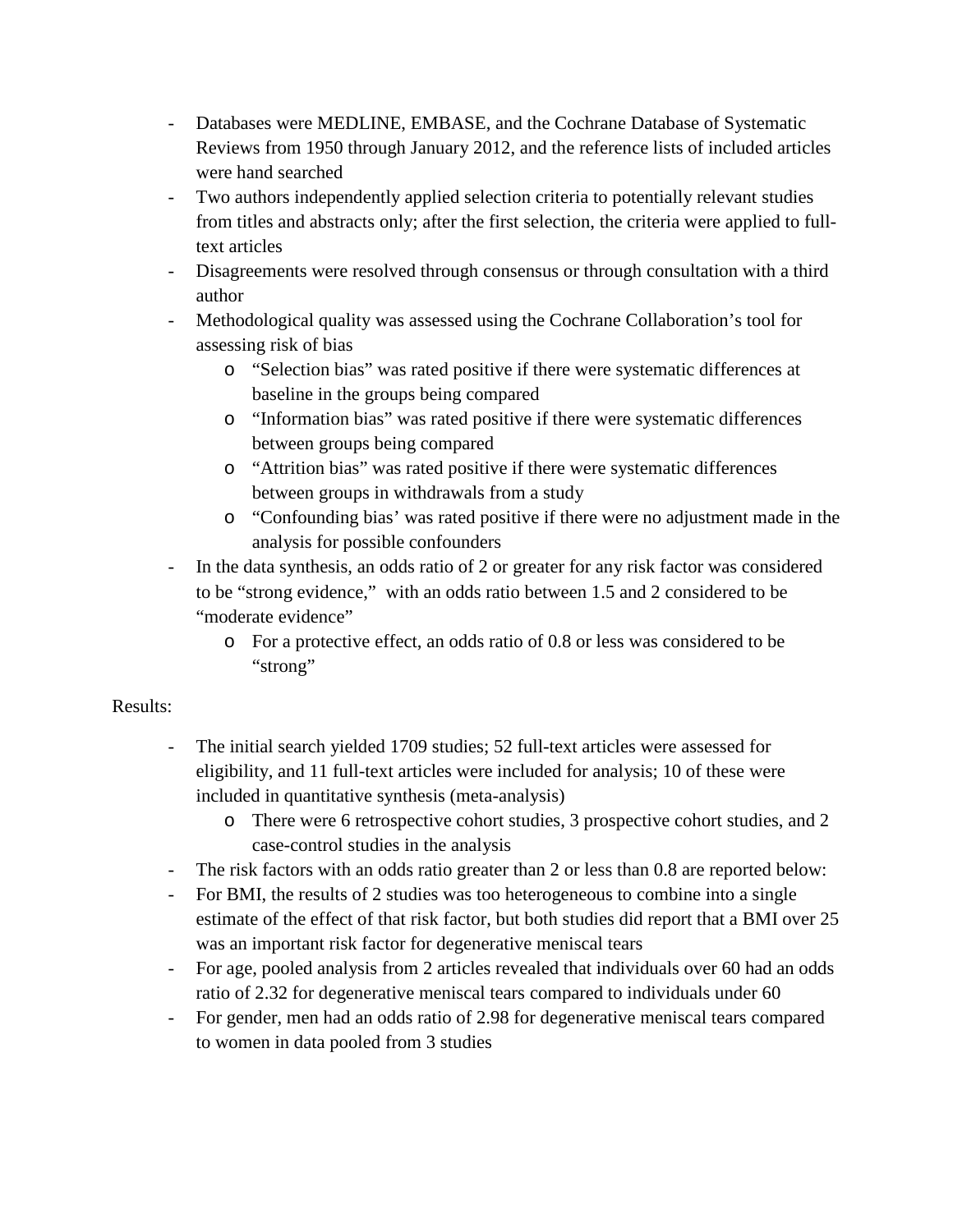- Work-related kneeling and squatting more than one hour per day was reported in 3 studies, whose pooled odds ratio for degenerative meniscal tears was 2.69 compared to no kneeling or squatting
- Sitting more than 2 hours, reported in 2 studies, reduced the risk for degenerative meniscal tears; the odds ratio for those who sat more than 2 hours was 0.68 compared to those who sat less than 2 hours per day
- Climbing more than 30 flights of stairs per day for at least 12 months had an odds ratio for degenerative meniscal tears of 2.28 compared to less than 30 flights per day
- Lifting or carrying weights greater than 50 kg more than 10 times per week for 12 months was reported in one study to have an odds ratio for degenerative meniscal tears of 3.0 compared to less than 50 kg
- Weight bearing during trauma was reported in one study with an odds ratio of 4.5 for acute meniscal tears compared to no weight bearing during trauma
- For two sports, an odds ratio greater than 2 was reported as a risk factor for acute meniscal tears
	- o For soccer, the odds ratio was 3.58 in 2 articles
	- o For rugby, the odds ratio in one study was 2.84
- The effect of joint laxity was estimated for both medial and lateral meniscal tears, using time from ACL injury to ACL surgery as an estimator of joint laxity; if ACL reconstruction was done 12 months or less from the time of injury, the case was classified as early surgery; if it was done more than 12 months after injury, the case was delayed surgery
	- o For lateral meniscal tears, data pooled from four studies did not have an overall significantly increased risk with delayed compared to early surgery
	- o For medial meniscal tears, data were pooled from four studies with an overall odds ratio of 3.50 (95% confidence interval from 2.09 to 5.88) when surgery was delayed compared to when it was done early

Authors' conclusions:

- Age, male gender, work-related kneeling and squatting, and climbing more than 30 flights of stairs are risk factors for degenerative meniscal tears (at least doubling the risk), and BMI over 25 is also a likely risk factor
- For acute meniscal tears, playing soccer and rugby at least double the risk
- Waiting longer than 12 months more than doubles the risk of a later medial meniscal tear, but does not significantly increase the risk of a lateral meniscal tear
	- o This may be related to the fact that the lateral meniscus is not as firmly attached to the joint capsule as the medial meniscus, making it more mobile
- All findings are limited by the small number of studies available for the analyses undertaken

Comments: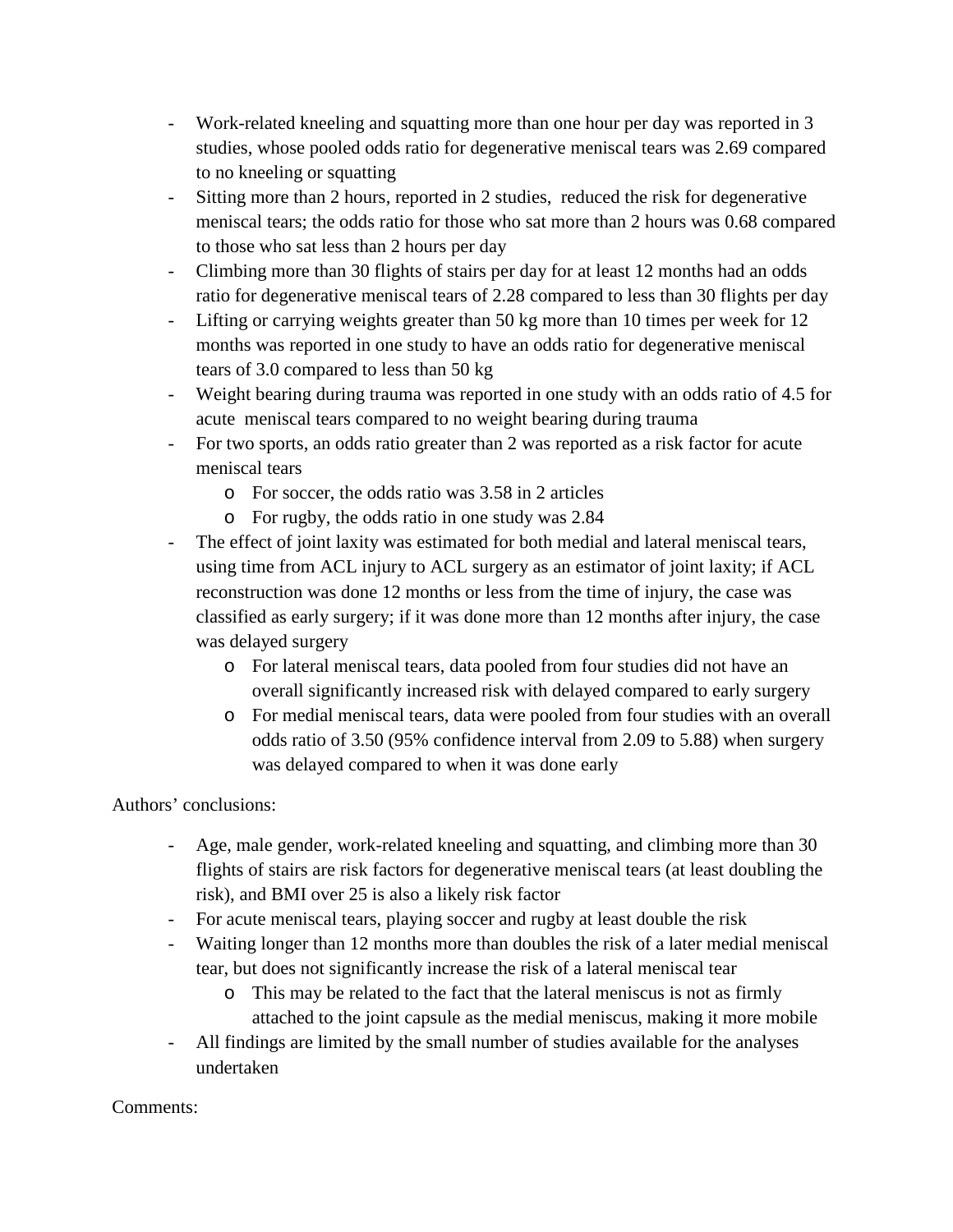- For most of the identified risk factors with a doubling of the odds ratio, there are reasonably plausible mechanisms of injury
- The figures in the meta-analysis section are labeled "cases" and "controls" even though most of the studies are cohort studies and several figures could better be labeled "exposed" and "unexposed"
- An odds ratio of more than 2 was required for a risk factor to be strong, but an odds ratio less than 0.8 was the threshold for a factor to be strongly protective
	- o This is problematic, since the reciprocal of 0.8 is 1.25, which would give the presence of the factor an odds ratio of 1.25 increasing the risk of a meniscal tear
	- o To be compatible with an odds ratio of 2 or more for increased risk, a protective factor would have to have an odds ratio of 0.5 or less
	- o Few "protective" factors were identified, none with an odds ratio less than 0.5, so this discrepancy may not invalidate the results of the analyses
- The four studies in the analysis of early versus delayed ACL surgery differed in population and in the purpose of the studies
	- o Naranje 2008 probably should have been omitted from the analysis, since it was primarily about the predictive value of MRI for arthroscopic findings, and did not divide meniscal lesions into time periods of 12 months or less versus 12 months or more from injury
		- The authors may have extrapolated from Naranje's table 1, which divides the time periods into 10 months intervals
	- o The four studies report on patients who had ACL surgery at various times, but not on patients who had ACL tears managed conservatively
		- It would be possible to follow non-operatively treated patients with MRI and symptom reporting to estimate the presence of medial meniscal injury
	- o The reasons for delayed surgery was not always clear
		- Church 2005 reported on 183 patients who had surgery and the Edinburgh Royal Infirmary between 1996 and 2002; some had surgery within 12 months and others had it later, but there is no description of the factors that led to delay
		- Kaeding 2005 also only reported that some operations were done earlh and others done later (after one year)
			- Although Kaeding reported on multiligamentous tears, the meta-analysis only used the data on those with isolated ACL tears in order to maintain comparability between studies
		- Yuksel et al did report on the reasons for delayed surgery
			- The setting was a military population in Turkey; the delayed surgery group had been recommended for earlier surgery but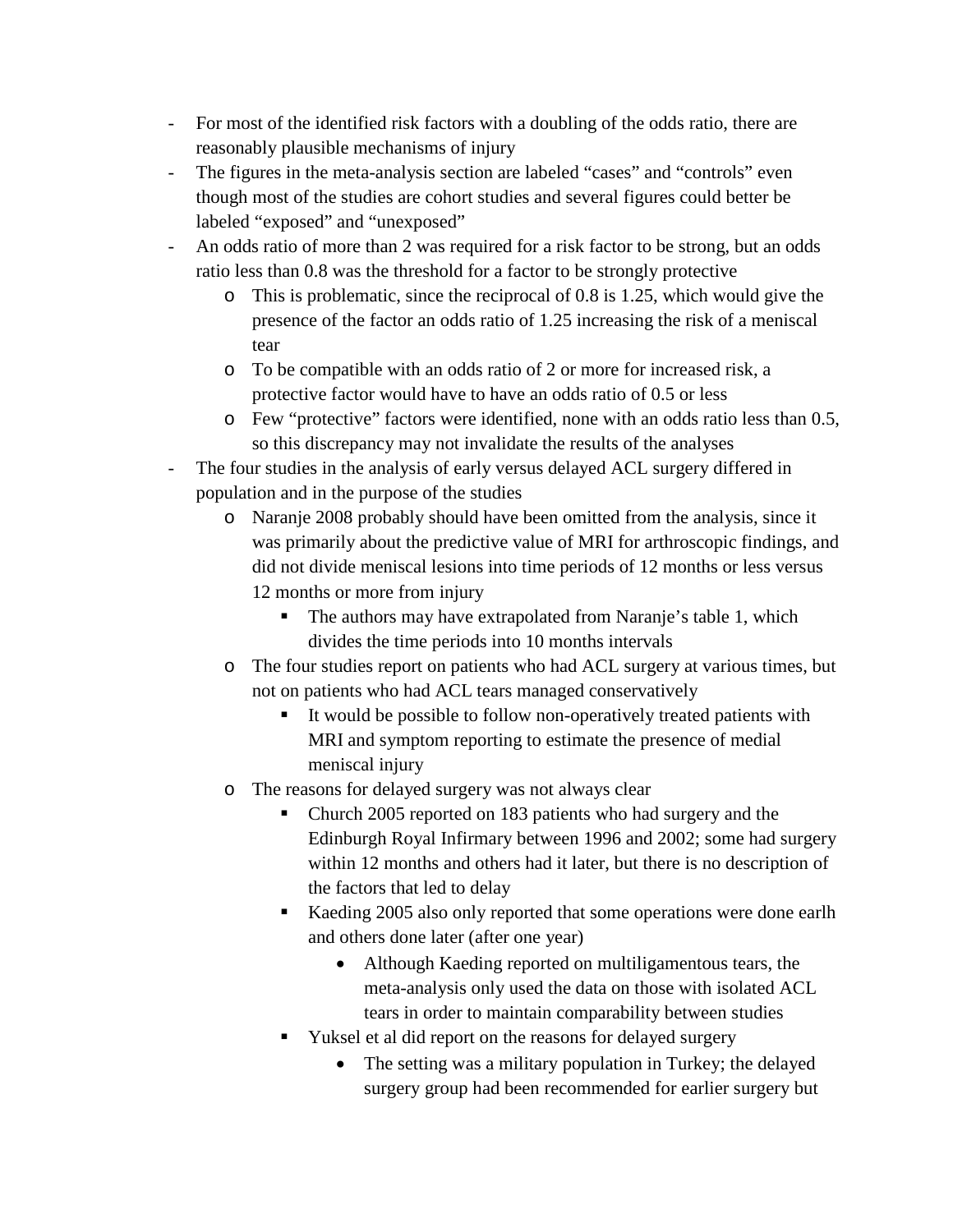chose not to undergo the operation and not to alter their daily activities

- o All four studies of the timing of ACL surgery did report an increased risk of medial meniscal tears when surgery was done after 12 months versus when it was done earlier
- o A potential unmeasured confounder could be injury severity; however, it is expected that the more severe knee injuries would fall into the early surgery groups, meaning that the direction of unmeasured confounding would not undermine the association between delayed surgery and meniscal tears
- o When the Naranje 2008 study is omitted from the meta-analysis because the focus of the study made its suitability dubious (and the data appear to have been extrapolated by Snoeker ) the forest plot does not appreciably differ from that in Snoeker's Figure 8; the pooled odds ratio is 3.39 instead of 3.50

|                                                                                                                                   | Delaved surgery |       | <b>Early surgery</b>                       |      | <b>Odds Ratio</b>   |                    | <b>Odds Ratio</b> |                                      |  |
|-----------------------------------------------------------------------------------------------------------------------------------|-----------------|-------|--------------------------------------------|------|---------------------|--------------------|-------------------|--------------------------------------|--|
| <b>Study or Subgroup</b>                                                                                                          | <b>Events</b>   | Total | Total Weight M-H, Random, 95% CI<br>Events |      | M-H, Random, 95% CI |                    |                   |                                      |  |
| Church 2005                                                                                                                       | 41              | 80    | 25                                         | 103  | 27.9%               | 3.28 [1.75, 6.15]  |                   | — <b>—</b>                           |  |
| Kaeding 2005                                                                                                                      | 401             | 643   | 538                                        | 1298 | 40.3%               | 2.34 [1.93, 2.84]  |                   |                                      |  |
| Naranje 2008                                                                                                                      | 18              | 21    | 16                                         | 29   | $0.0\%$             | 4.88 [1.17, 20.26] |                   |                                      |  |
| Yuksel 2006                                                                                                                       | 124             | 156   | 66                                         | 161  | 31.9%               | 5.58 [3.38, 9.19]  |                   | --                                   |  |
| <b>Total (95% CI)</b>                                                                                                             |                 | 879   |                                            |      | 1562 100.0%         | 3.39 [1.92, 5.99]  |                   |                                      |  |
| Total events                                                                                                                      | 566             |       | 629                                        |      |                     |                    |                   |                                      |  |
| Heterogeneity: Tau <sup>2</sup> = 0.20; Chi <sup>2</sup> = 10.53, df = 2 (P = 0.005); $P = 81\%$<br>0 <sup>1</sup><br>N N 1<br>10 |                 |       |                                            |      |                     |                    |                   |                                      |  |
| Test for overall effect: $Z = 4.20$ (P < 0.0001)                                                                                  |                 |       |                                            |      |                     |                    |                   | 100<br>Risk decreased Risk increased |  |

- o In a separate systematic review of operated versus nonoperated ACL tears, Chalmers 2014 reported increased meniscal surgery in nonoperated versus operated knees
- o Odds ratios tend to inflate relative risks when the prevalence of the outcome of interest is very common; if the meta-analysis is done on relative risks rather than odds ratios, the magnitude of the effect changes from 3.50 to 1.70

|                                                                                                          | Delaved surgery         |                               | <b>Early surgery</b> |       | <b>Risk Ratio</b> |                            | <b>Risk Ratio</b>   |     |
|----------------------------------------------------------------------------------------------------------|-------------------------|-------------------------------|----------------------|-------|-------------------|----------------------------|---------------------|-----|
| <b>Study or Subgroup</b>                                                                                 | Events                  | Total                         | Events               | Total |                   | Weight M-H, Random, 95% CI | M-H, Random, 95% CI |     |
| Church 2005                                                                                              | 41                      | 80                            | 25                   | 103   | 13.6%             | 2.11 [1.41, 3.16]          |                     | $-$ |
| Kaeding 2005                                                                                             | 401                     | 643                           | 538                  | 1298  | 42.1%             | 1.50 [1.38, 1.64]          |                     |     |
| Naranie 2008                                                                                             | 18                      | 21                            | 16                   | 29    | 15.2%             | 1.55 [1.07, 2.25]          |                     |     |
| Yuksel 2006                                                                                              | 124                     | 156                           | 66                   | 161   | 29.1%             | 1.94 [1.58, 2.37]          |                     |     |
| <b>Total (95% CI)</b>                                                                                    |                         | 900                           |                      | 1591  | 100.0%            | 1.70 [1.43, 2.03]          |                     |     |
| Total events                                                                                             | 584                     |                               | 645                  |       |                   |                            |                     |     |
| Heterogeneity: Tau <sup>2</sup> = 0.02; Chi <sup>2</sup> = 7.18, df = 3 (P = 0.07); l <sup>2</sup> = 58% | 'n n1<br>0 <sup>1</sup> | 100<br>10                     |                      |       |                   |                            |                     |     |
| Test for overall effect: $Z = 5.93$ (P < 0.00001)                                                        |                         | Risk decreased Risk increased |                      |       |                   |                            |                     |     |

- The association between delayed ACL surgery and later development of osteoarthritis cannot be inferred from the available data, but the association with medial meniscal tears appears to be fairly robust

Assessment: Adequate meta-analysis of observational studies providing good evidence for an increased risk of degenerative meniscal tears with age over 60, BMI over 25, male gender, workrelated kneeling and squatting, and climbing greater than 30 flights of stairs, and for an increased